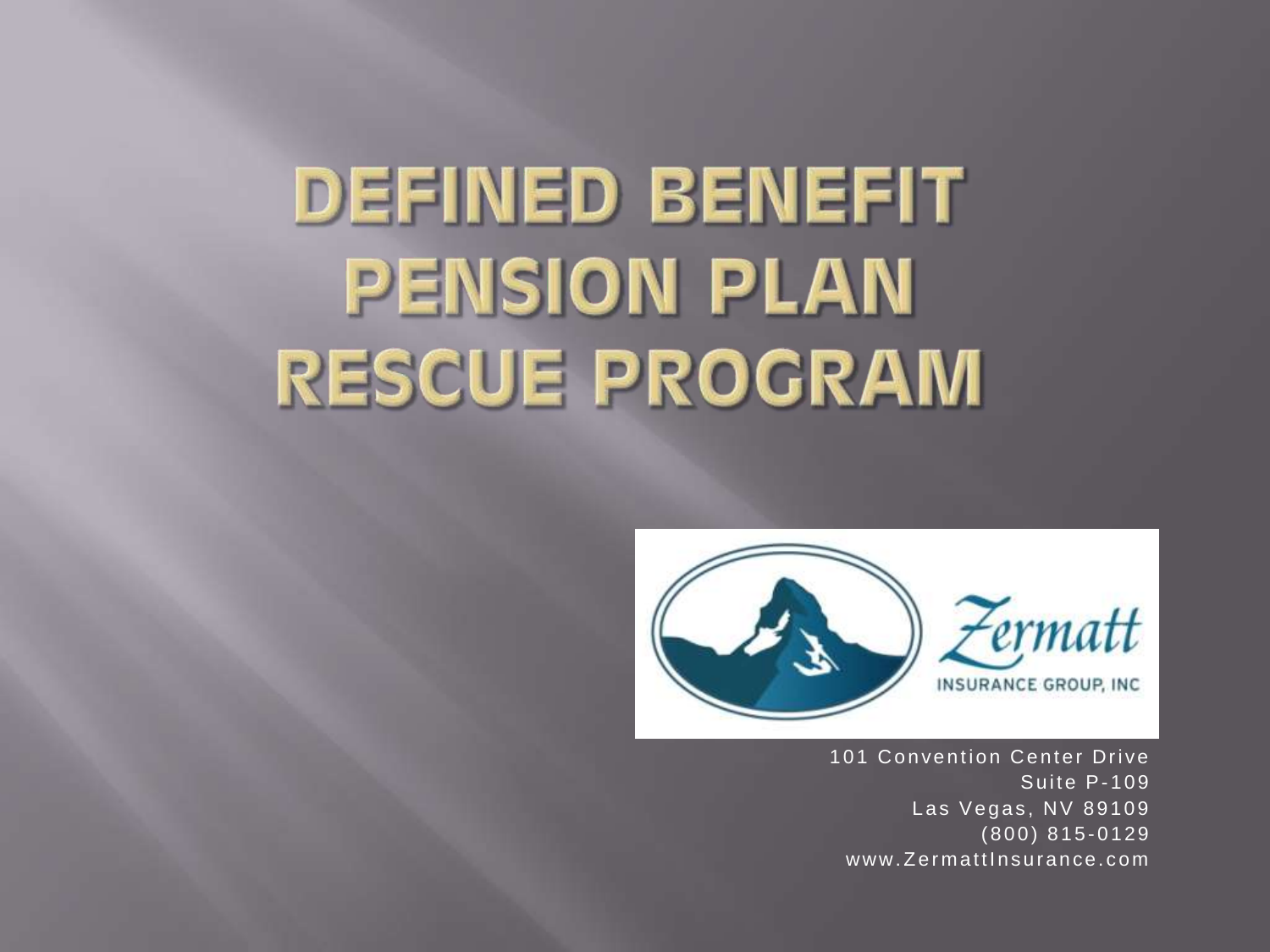## The Problem With Assets

Defined benefit pension plans are underfunded by well over \$1 Trillion.<sup>[1]</sup> Many defined benefit plans were hit by a double whammy:

 i. Falling interest rates on fixed interest investments, and ii. The greatest stock market drop since 1929.



**Plan sponsors and trustees reacted by fleeing equity markets and missed out on the stock market recovery.**

**[1] State pension plans are underfunded by \$834.2 billion, according to Reuters (3/3/2013). The unfunded pension obligations of the largest 100 corporate defined benefit plans total \$412 billion, according to a Milliman Inc. report (1/7/2013).**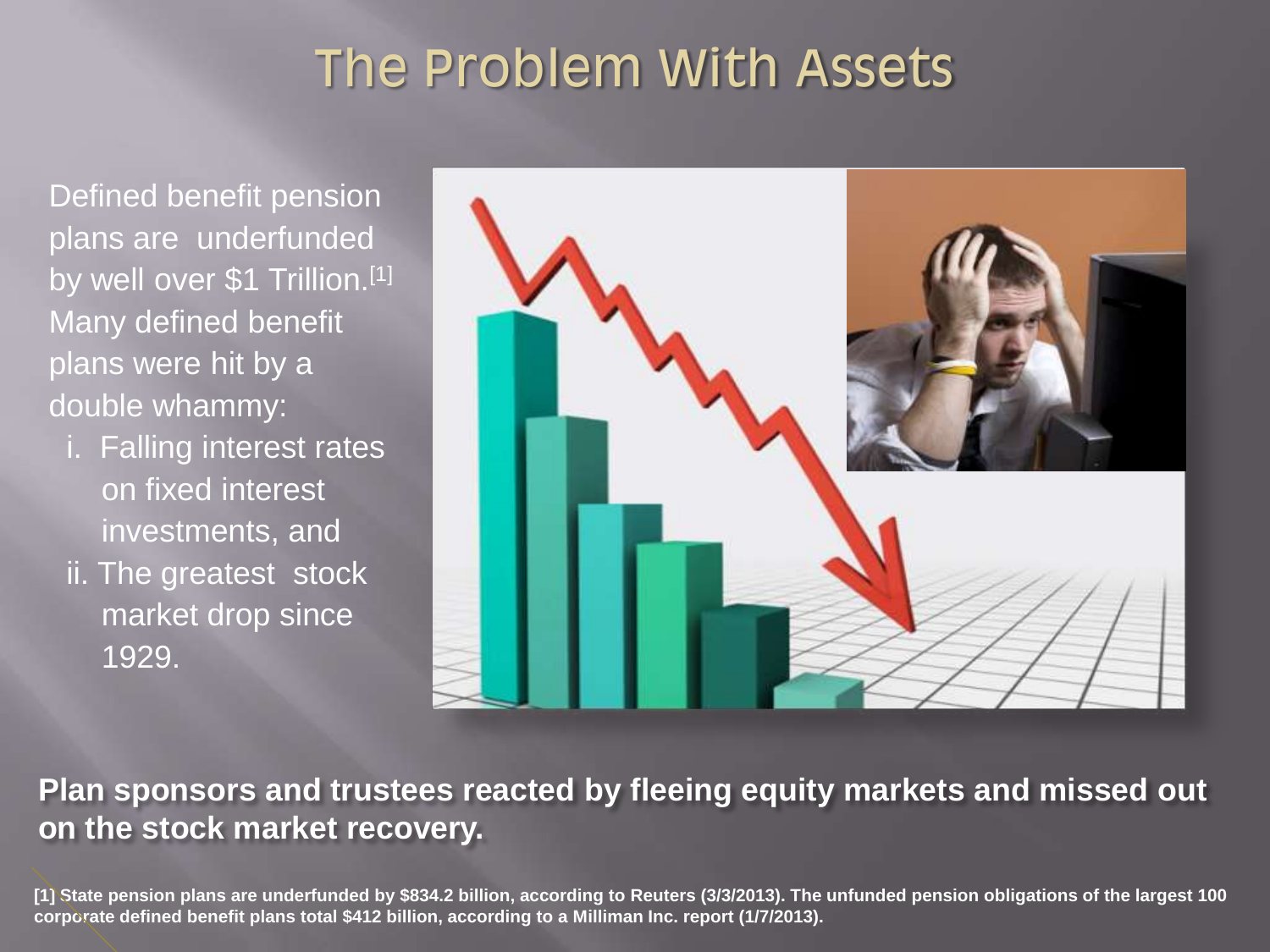### The Problem With Liabilities

Internal Revenue Service rules and actuarial standards require utilizing current interest rates in actuarial liability determinations. Many plans designed with an expectation of investment returns of 8% or more are becoming increasingly underfunded.



**RESULT: Plan sponsors are still suffering from a lingering recession and are simply unable to make up pension shortfalls at this time.**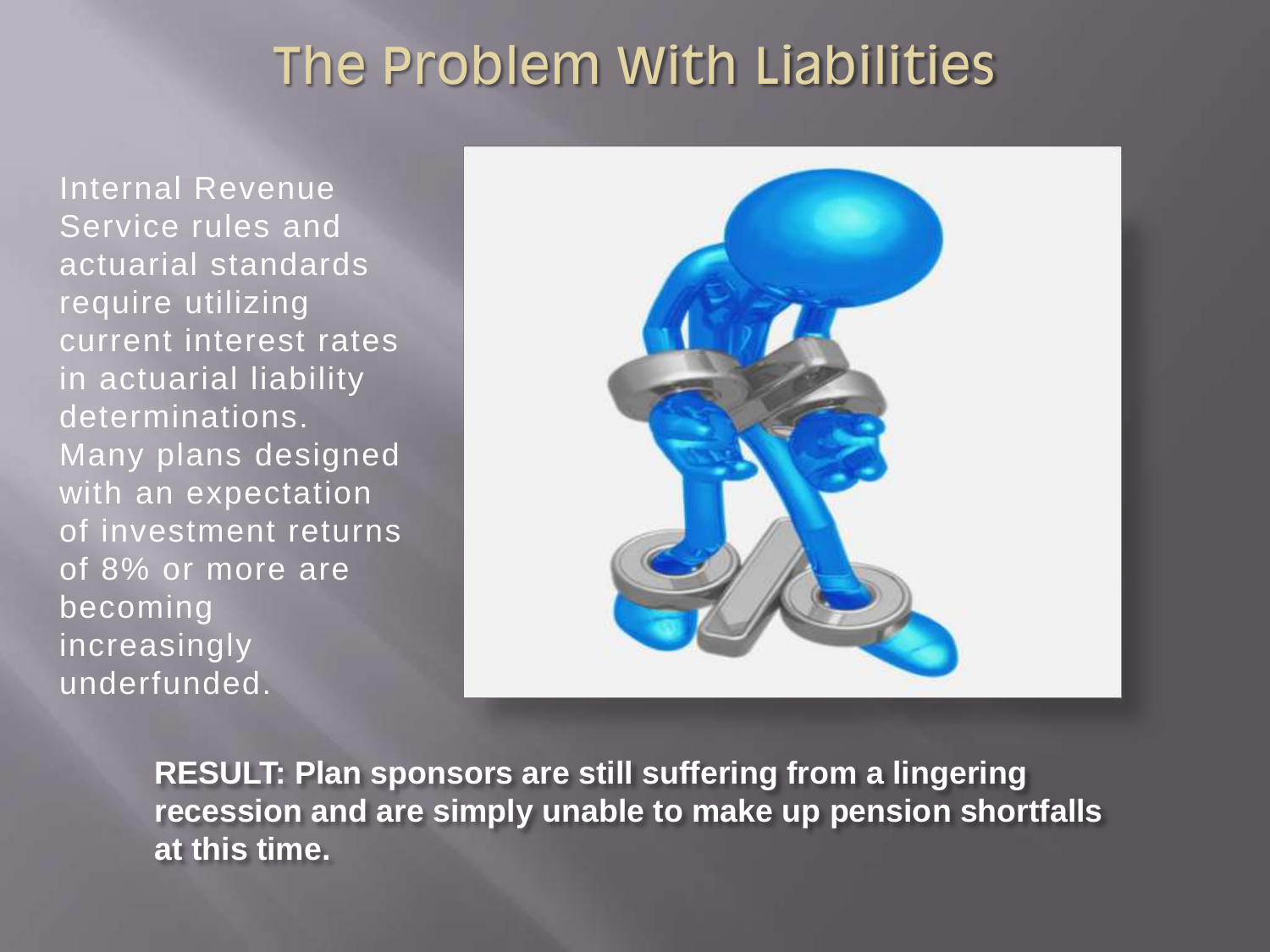### Milliman 100 Pension Funding Index

FIGURE 1: MILLIMAN 100 PENSION FUNDING INDEX PENSION SURPLUS/DEFICIT

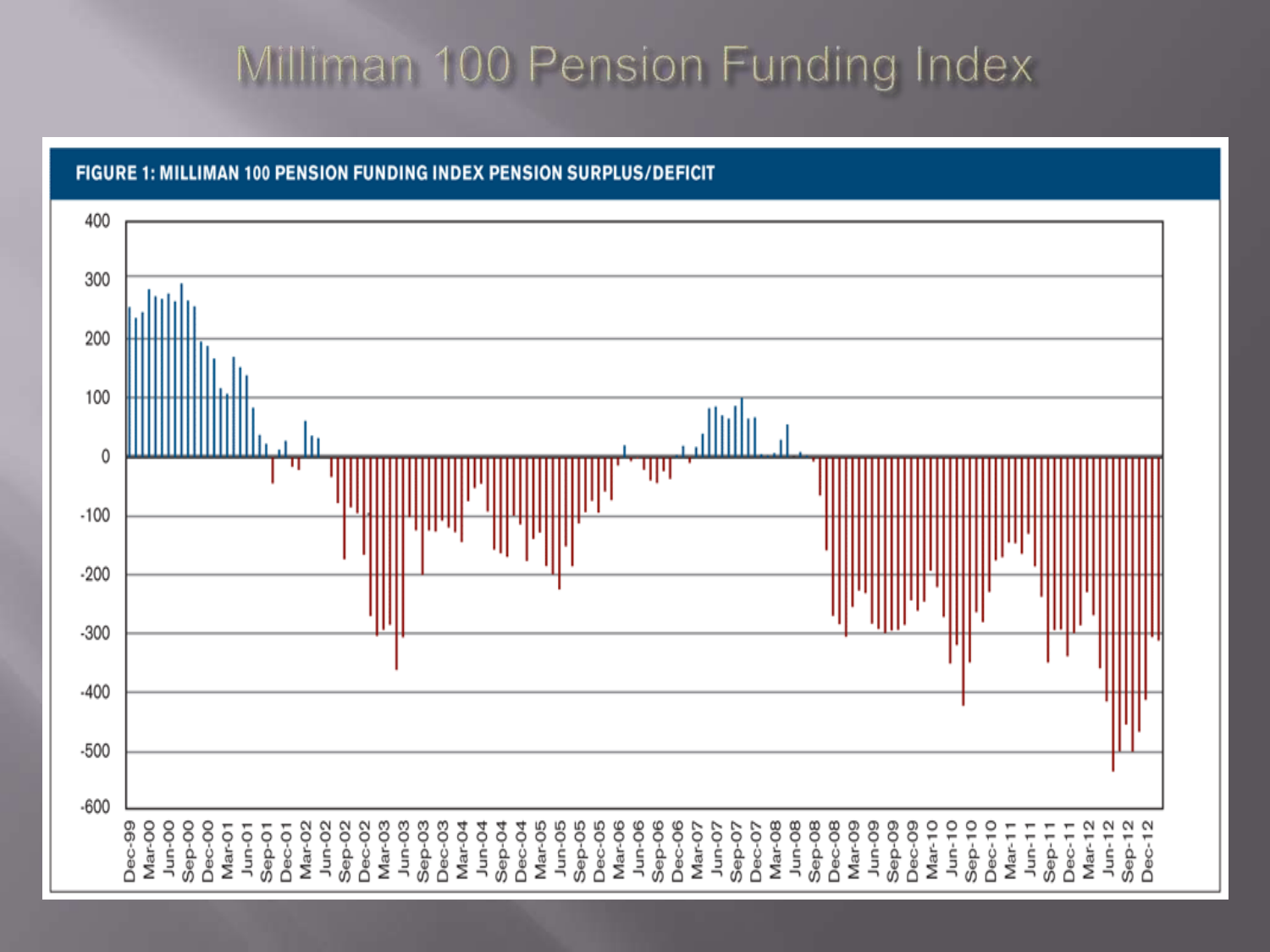## The Rescue



The Defined Benefit Pension Rescue Plan embodies three specific strategies which are able to help overcome pension underfunding:

- 1. Use of Captive Insurance
	- Company.
- 2. Proven investment results.
- 3. Optimizing investment returns.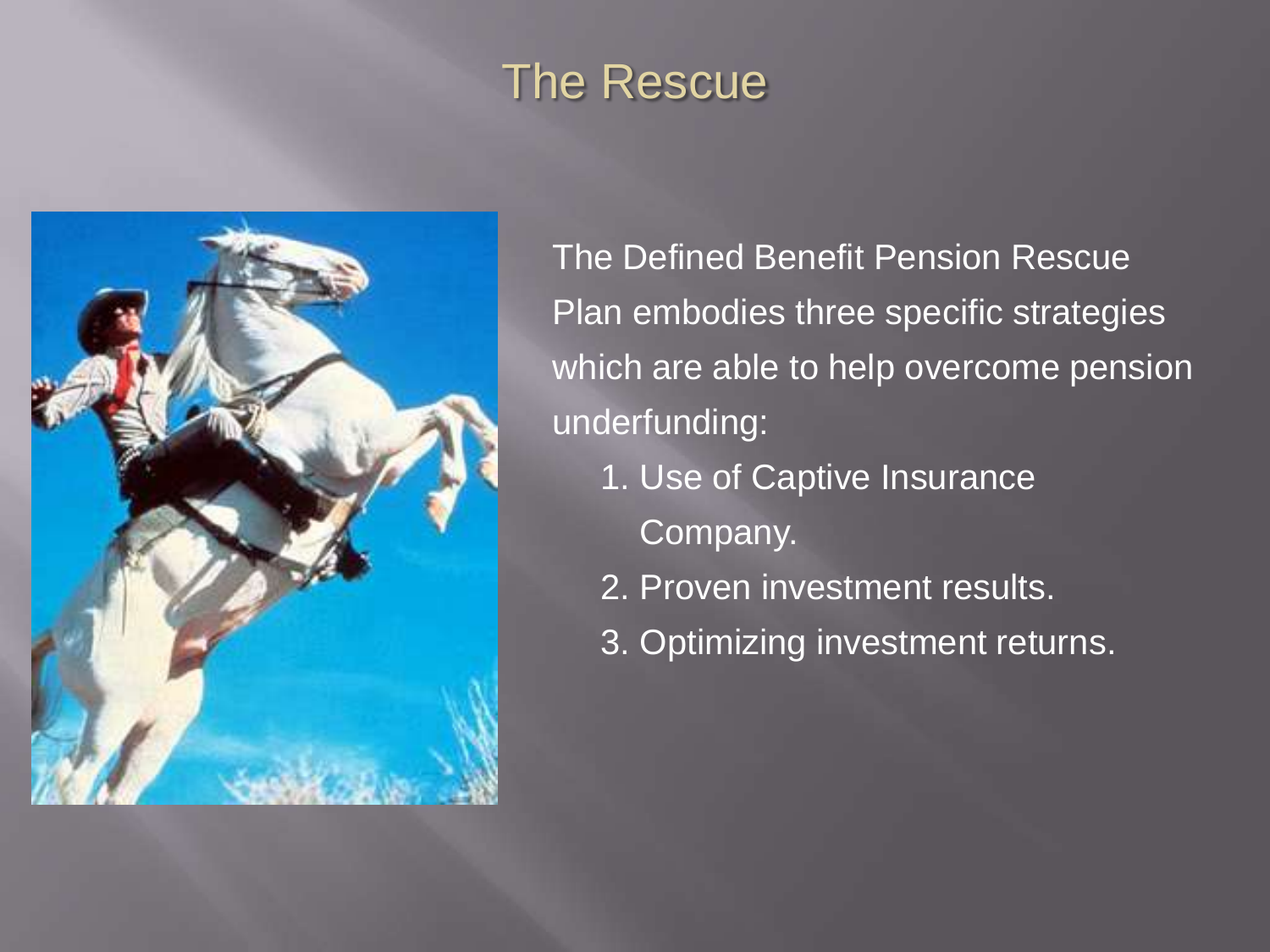#### Captive Insurance Company



A captive insurance company is helpful in: a. Eliminating benefit increases; b. Simplified plan termination once sufficient funding has been achieved.

In addition, a captive is especially helpful to publicly-held companies (and others subject to audit standards) because it permits moving the underfunded pension liability from the balance sheet to a footnote item.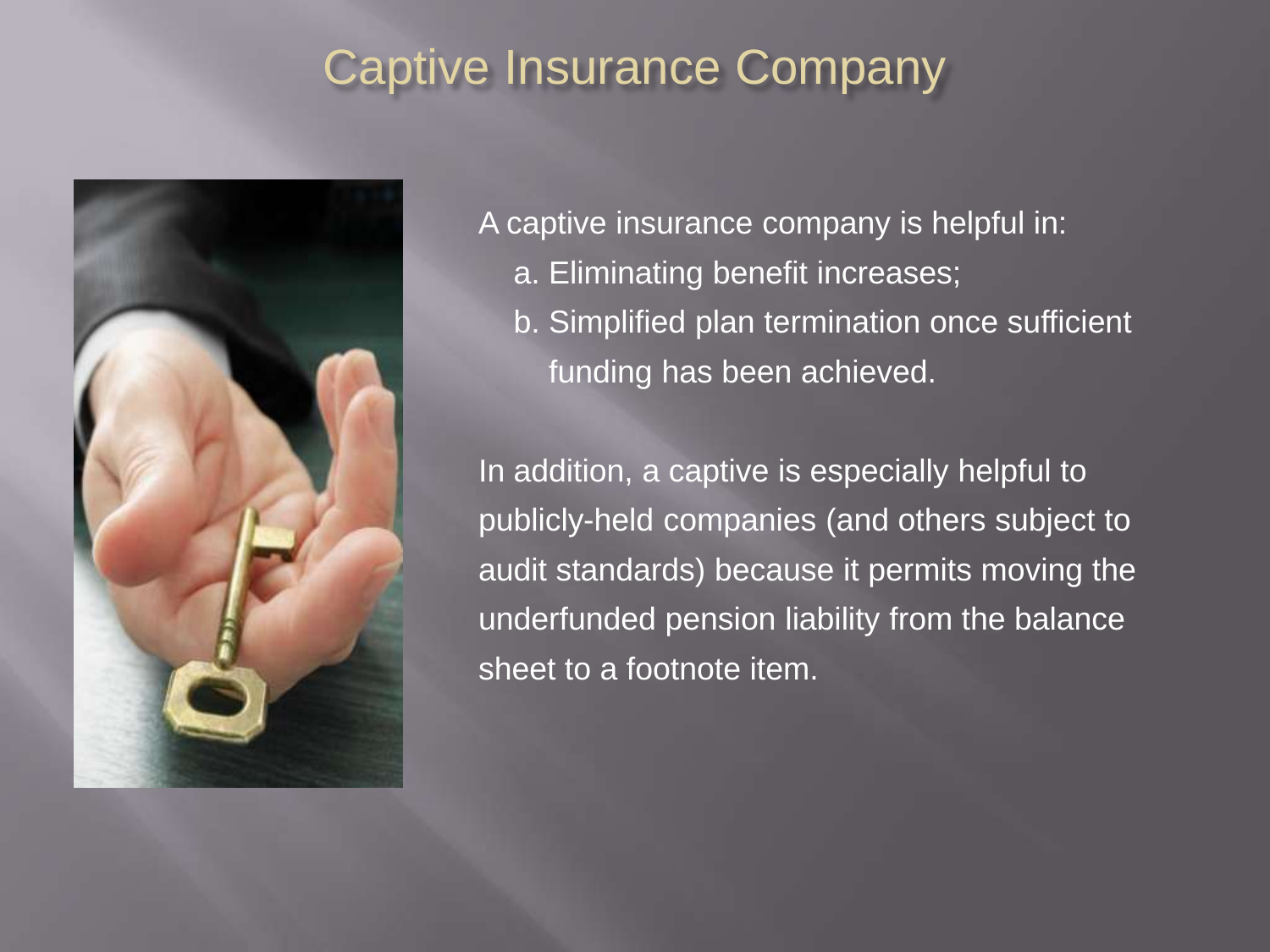#### Proven Investment Results

ZIGI works with proven fund managers whose successful track records will compare favorably with any investment managers.

All investment strategies may be employed and adapted to the pension fund's needs, time duration and risk profile.

Strategies include all equity style boxes plus international investments, multi-strategy funds, bond funds and other fixed income choices.

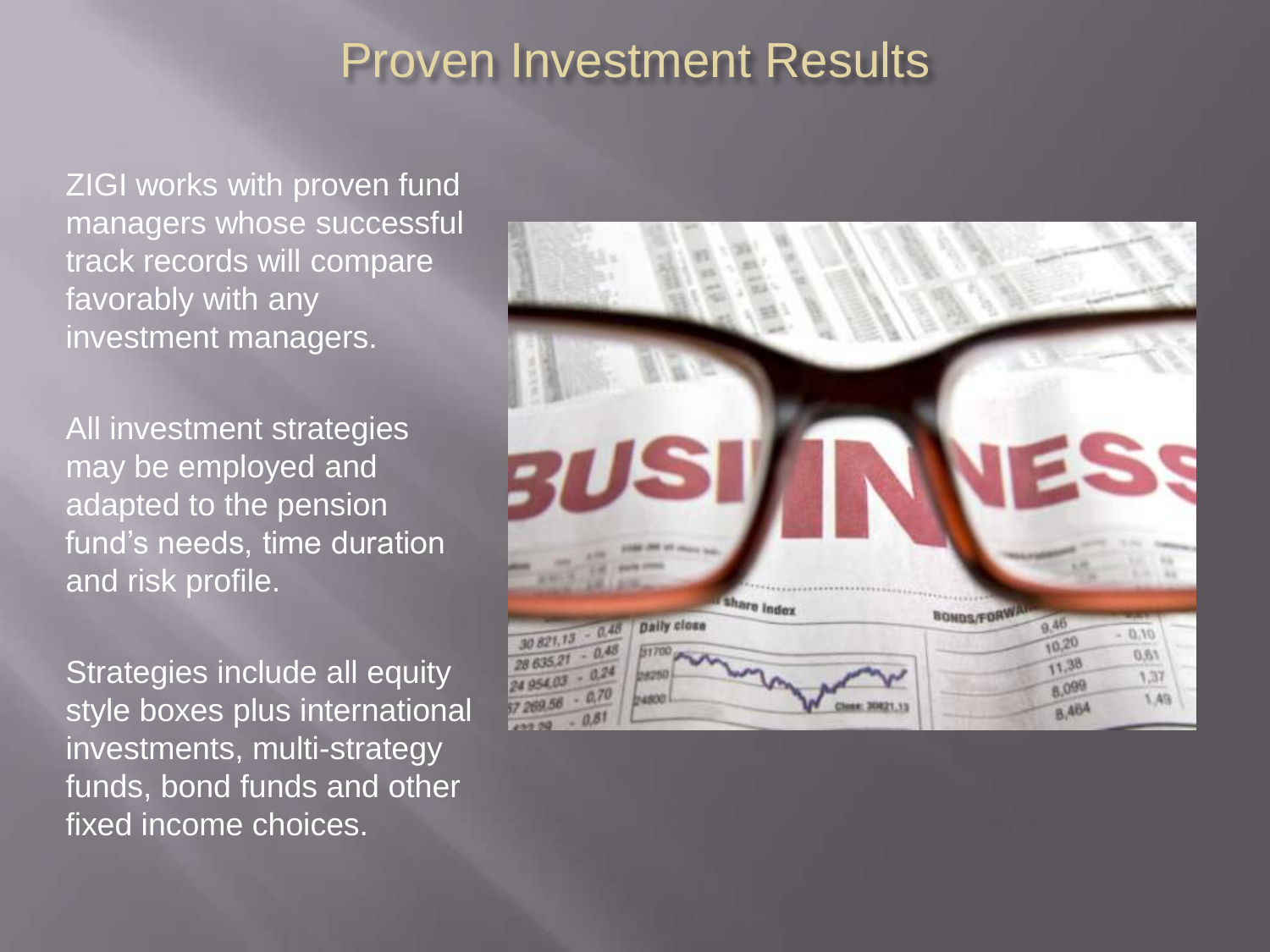#### **Optimizing Investment Returns**

An optional additional strategy permits enhancement of investment returns through investment leveraging.

While this facility has a cost (and therefore increased investment risk) it has the potential of increasing investment returns by employing an "interest arbitrage" opportunity.



This can potentially increase a return of 6.6%, for example, to 10% on the same investment.